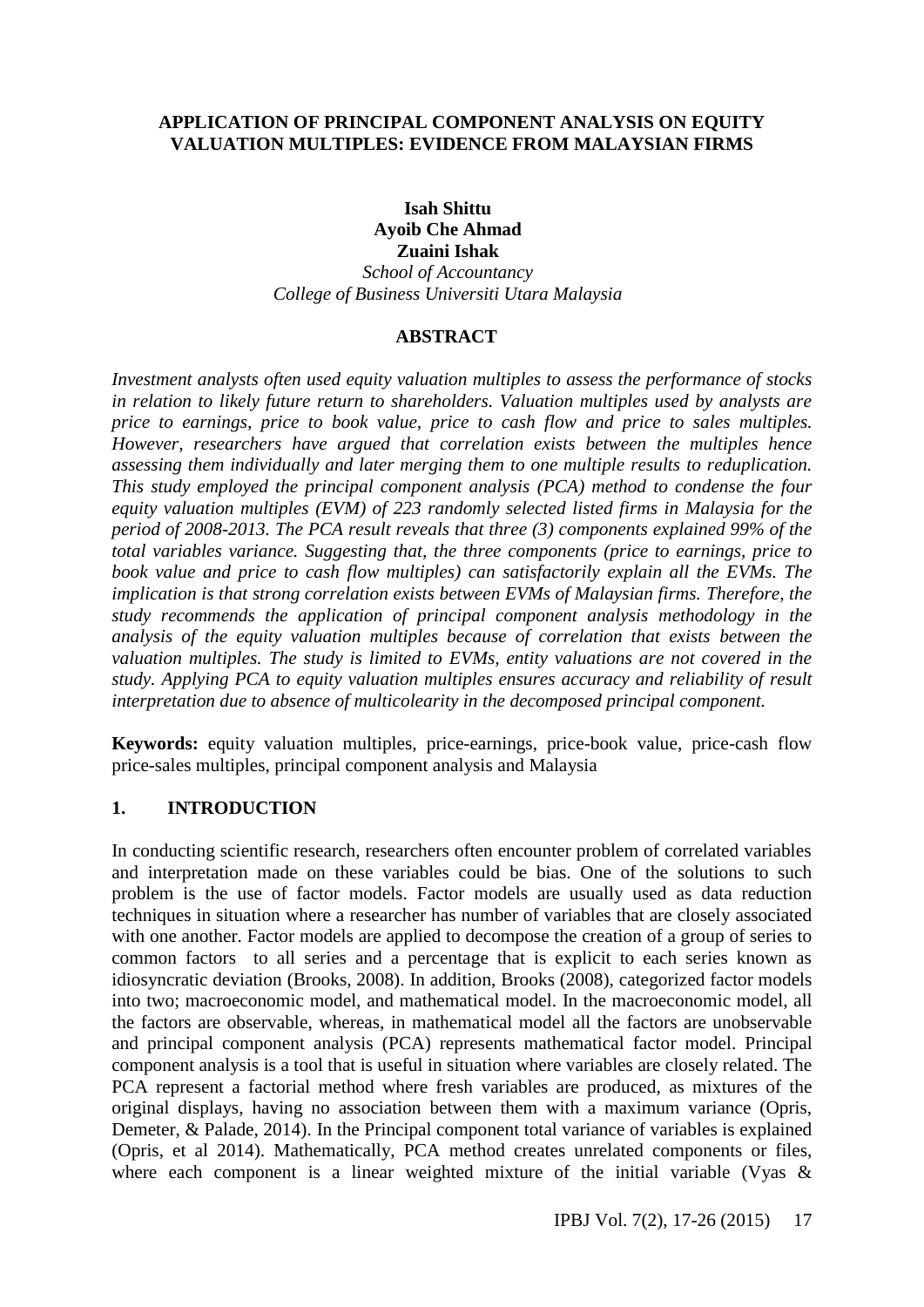Kumaranayake, 2006). Also, PCA converts variables that are initially associated to new unassociated variables with maximum depiction of the initial variables (Kim, 1986). Similarly, a statistical tool designed to condense inter-relationships among related variables is the principal component analysis (PCA) and one of its purposes is to cluster variables to a small factors sample that maintain full information that is contained in the initial variables (Chen & Shimerda, 1981).

Equally, PCA labels the difference inside the input data environment by determining the ways of greatest variation inside the data (Graham, Wagner, & Castner, 2006). Likewise, mathematically principal component analysis consists of one value decomposition of the difference-codiference matrix, yielding the distinctive vectors (eigenvectors) and distinctive roots (eigenvalues) of the difference- codiference matrix. Thus, the new variables generated (PC1, PC2, for example) formed by this transform are linear mixtures of the initial variables (Graham et al., 2006).

According to Passamani, Tamborini, and Tomaselli (2015), principal component analysis is a reasonably common technique in macroeconomic and finance with respect to standard econometric tests of models that is applied to reduce variables number in a data set through extracting important linear mixtures from the perceived variables that might concur to describe a given phenomenon. These mixtures are referred to as "common factors". Previous studies have successfully applied the PCA technique to reduce number of correlated variables that contains maximum representation of the original variable for effective and efficient interpretation of results (Gherghina, 2015; Ittner & Larcker, 2001; Libby, 1975; Miller & Bromiley, 1990; Sajedinejad, et al 2015).

Equity valuation multiples on the other hand, are commonly used as investment appraisal techniques to value stock returns for investment decision making. Equity valuation multiples (EVM) represent the methods, which tell about the market's view of a firm's market valuation of ordinary holders benefit (Penman, 2006). Therefore, valuation of ordinary shareholders claim is an important aspect of investment decision for security analysts, investors, sellers and buyers of company stocks. Equity valuation multiples are the common approaches used in stock valuation as documented in the prior studies (Aras & Yilmaz, 2008; Fairfield, 1994; Jing Liu, Nissim & Thomas, 2002; Shahed, Barker, & Clubb, 2008; Liu, Nissim, & Thomas, 2007).

Equity valuation multiples includes, price to earnings (P/E), price to book value (P/B), price to cash flow (P/C) and price to sales (P/S) multiples (Schreiner, 2007). Using company market price of stock as the numerator distinguishes the equity valuation multiples from financial accounting ratios (FARs) (growth ratio, profitability ratio, liquidity ratio (Sehgal &Pandey 2010). As a result of using price to represent the numerator for the EVMs, researchers argued that correlations exist between them.

However, others researchers argued that multiples are entirely different and each of valuation multiple is independent. Hence, each of value multiple can be applied to predict stock price without recourse to the other multiples. The argument now is whether equity value multiples of Malaysian firms are correlated or uncorrelated and if they are correlated, to what extent is the correlation. In addition, several other studies in different field of knowledge applied PCA method to reduce variables number. For example, corporate governance variables (Gherghina, 2015), various financial index (Lenka, 2015), corporate social responsibility (Lys, Naughton, & Wang, 2015), out sourcing strategy (Isaksson & Lantz, 2015), maternal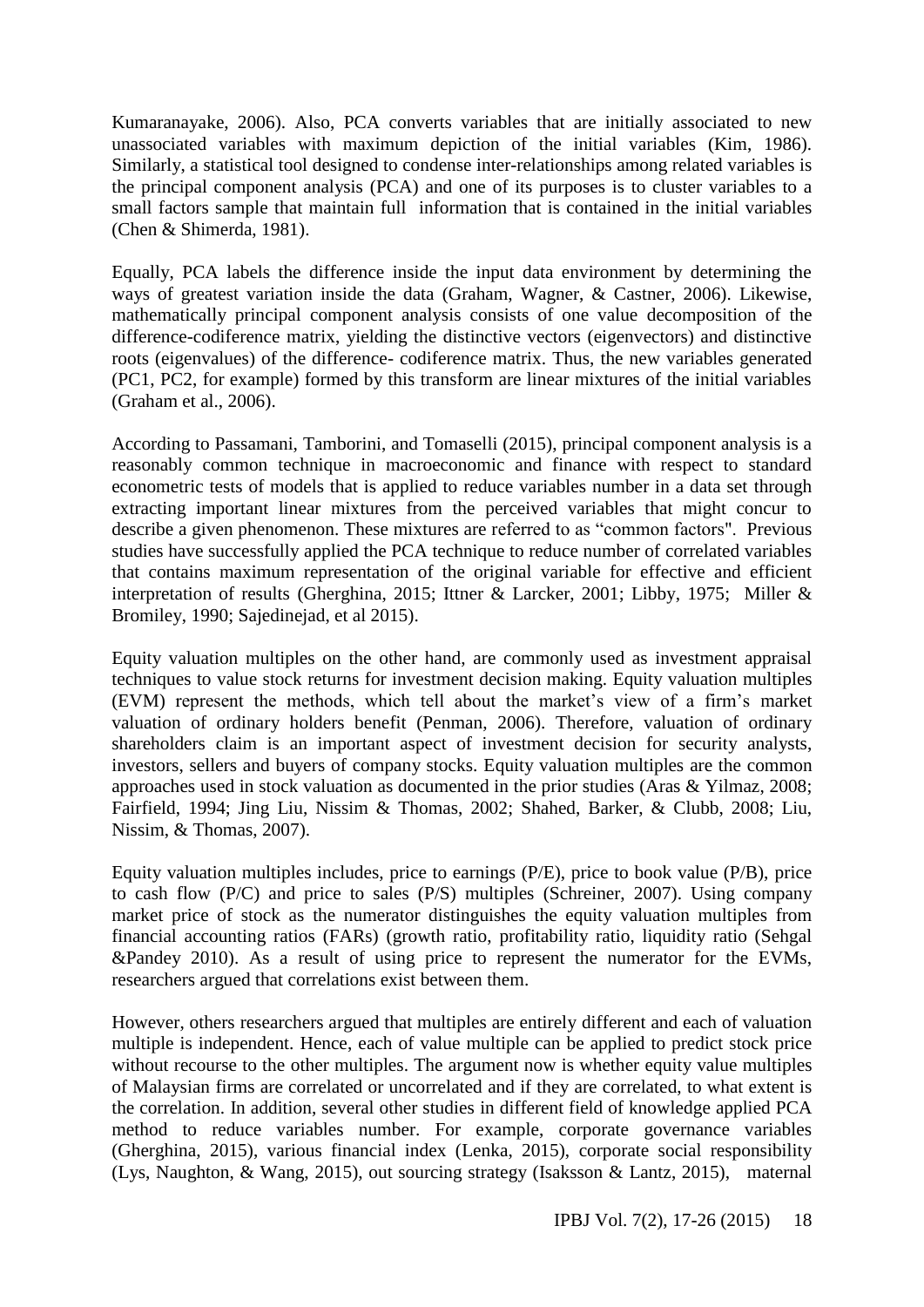mortality factors across countries (Sajedinejad, et al 2015), corporate institutional variables (Sajedinejad, et al 2015) and debt covenant indexes (Nikolaev, 2010). Notwithstanding the practical application of PCA as data reduction technique and the application of EVMs to predict stock price no existing study used PCA method to generate appropriate component that explained valuation multiples in Malaysia. This study therefore applied the PCA method to the four EVMs of Malaysian firms. The objective is to produce accurate principal component that explains EVM in Malaysia, thereby providing practical contribution to investment analysts and methodology. The subsequent part of the paper is divided in to the following format. Literature section presented previous studies that use PCA, the succeeding section discusses the methodology, and the next section presented and discusses the principal component results. Lastly, the paper presented a concluding remark for the entire research.

# **2.0 PRIOR STUDIES OF PCA AS A DATA REDUCTION TECHNIQUE**

This section extensively explored previous knowledge on the application of principal component analysis as a technique for data reduction while retaining the features of the initial variables. PCA is used in the natural sciences, social and human sciences and management sciences to reduced number correlated variables to new variables that are uncorrelated. The objective of PCA application is to remove dormant variables while retaining information of the original values. The principal component value generated from the PCA is free of multicolinearity, therefore making interpretation of such variable more robust and reliable.

The review will provide and insight on different researches that used the PCA method to reduce the number variables thereby justifying our study. Studies that used PCA to condense variables include the following. Bird and Casavecchia (2007) applied the PCA methodology in order to build a number of combined variables that greatly explain the deviation in earnings per share (EPS) across companies during the period, then combined variables were used as the independent variables in a regression model designed to predict the prospect of a specific stock. On their part, Ittner and Larcker (2001) employed Principal components to condense 12 factors of the corporate organizational strategy (COS) and firm environment that are usually used to quantity strategy and environmental uncertainty to three (3) factors models.

Likewise, Larcker and Richardson (2007) adopted the principal components analysis approach to condense 39 measures of corporate governance (CG) to 14 factors to see their influence on accounting outputs and organizational performance. Similarly, Dey (2008) applied investigative principal components analysis to 22 separate governance mechanisms and obtained seven (7) distinct corporate governance factors signifying the composition and operation of the firm board of directors, executive directors compensation, stock-based compensation for directors, auditor independence , structure and working of the firm audit committee, and control of financial reporting quality by the board.

Also, Ammann, Oesch, and Schmid (2011) Applied principal components to condense 64 corporate governance variables from seven developed countries to seven (7) components. likewise, Gherghina (2015) employed the PCA method to condense seven variables of corporate governance to three factors. The variables reduced are, shareholding agreeing to the first three stockholders, number of stockholders having capitals over 5%, firm board size, number of firm independent directors, number of firm non-executive directors, number of women serving on board, and duality of CEO. In the same vein, Boone, Casares, Karpoff, and Raheja (2007) used principal components (PC) to transform the set of alternative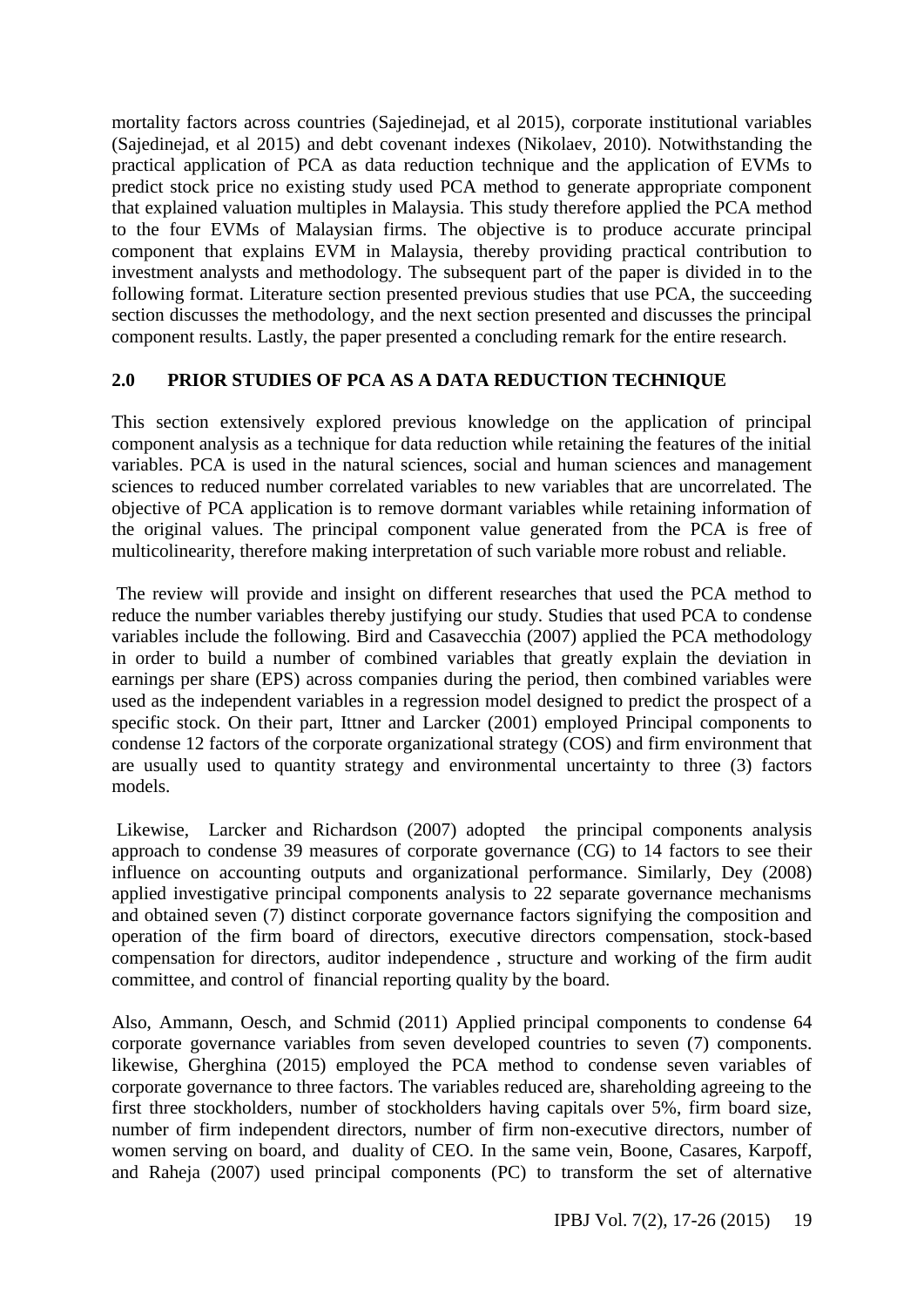variables for each of different corporate governance variables into a reduced number of features that have the same value. In similar study, Isaksson and Lantz (2015) used principal component analysis (PCA) to condense the 16 items of out sourcing strategy to generate a grouped of four principal components (back office activities, accounting activities, primary activities, and support activities), reflecting the four basic outsourcing strategies. In addition, Lys, Naughton, and Wang (2015), effectively used the principal component analysis to condensed ten (10) corporate social responsibility to three factors extracted from Thompson and Reuters data stream. The researchers then used the condensed principal components to predict the influences of the four principal components on the future financial performance of firms.

Moreover, Ayoola, Adeyemi, and Jabaru (2015), used principal component analysis tool to dimensionalized twenty-eight crime variables that are crime prone to eight principal components, retaining most of the information. The PCA result explained 94% of the total variables variation. Furthermore, Sheu and Lee (2012) adopted principal component analysis to build index from several managerial entrenchment to predict investment behaviour and excess cash holding among firms. To add, Kong (2011) applied principal components analysis technique to generate a different factor model from Social network, Social capital and Transaction costs, which is the direct function of the three factors mentioned.

Correspondingly, Ahuja and Medury (2010) considered principal components analysis (PCA) with Varimax rotation to regroup 27 variable's to represent corporate blog to four namely, organizational, promotional, relational and general. They collectively explained almost 99.84% of the variability in the initial variables. Therefore, the difficulty of the data arrangement was reduced significantly by using the four components. In related study, Passamani, Tamborini, and Tomaselli (2015), employed the principal components analysis in order to pool the inter-nation as well as time series lengths of data set of the nations. This according to the authors is a reasonably unusual technique in macroeconomic and finance with respect to standard econometric tests of models. However, it is particularly well suited to reduce variables number in a data set, through extracting important linear mixtures from the perceived variables, which might concur to describe a given phenomenon. These mixtures, named "common factors", could be understood as latent, non-observable variables. Principal component analysis was carried out on farmer's choice of market strategy in New Zealand. The component linking are strategic orientation, values, selling behaviour, and association status as main features of farm producers choice market strategy (Bensemann & Shadbolt, 2015).

Similarly, Elbadry, Gounopoulos, and Skinner (2015) conduct a principal component analysis (PCA) of spread, volatility, trade value and trade volume and discover that the first PC of the four variables explains about 94.5 per cent of the total variables variation of the data set. This submits that the first principal component could form a worthy summary of the four variables. Additionally, Sajedinejad, et al (2015), performed principal component analysis to extract 439 measures of maternal mortality across different countries to ten factors models with linear representation of the initial displayed variables.

In the same way, Nikolaev (2010), implemented principal component analysis (PCA) technique over the five separate debt covenant indices, that obviously finds one main factor model that represent all the three variables while retaining the initial variable representation. By the same token, Libby (1975) in his study from 60 sampled companies consisting of 30 nonfailed and 30 failed, used principal component analysis to reduce 14 accounting ratios to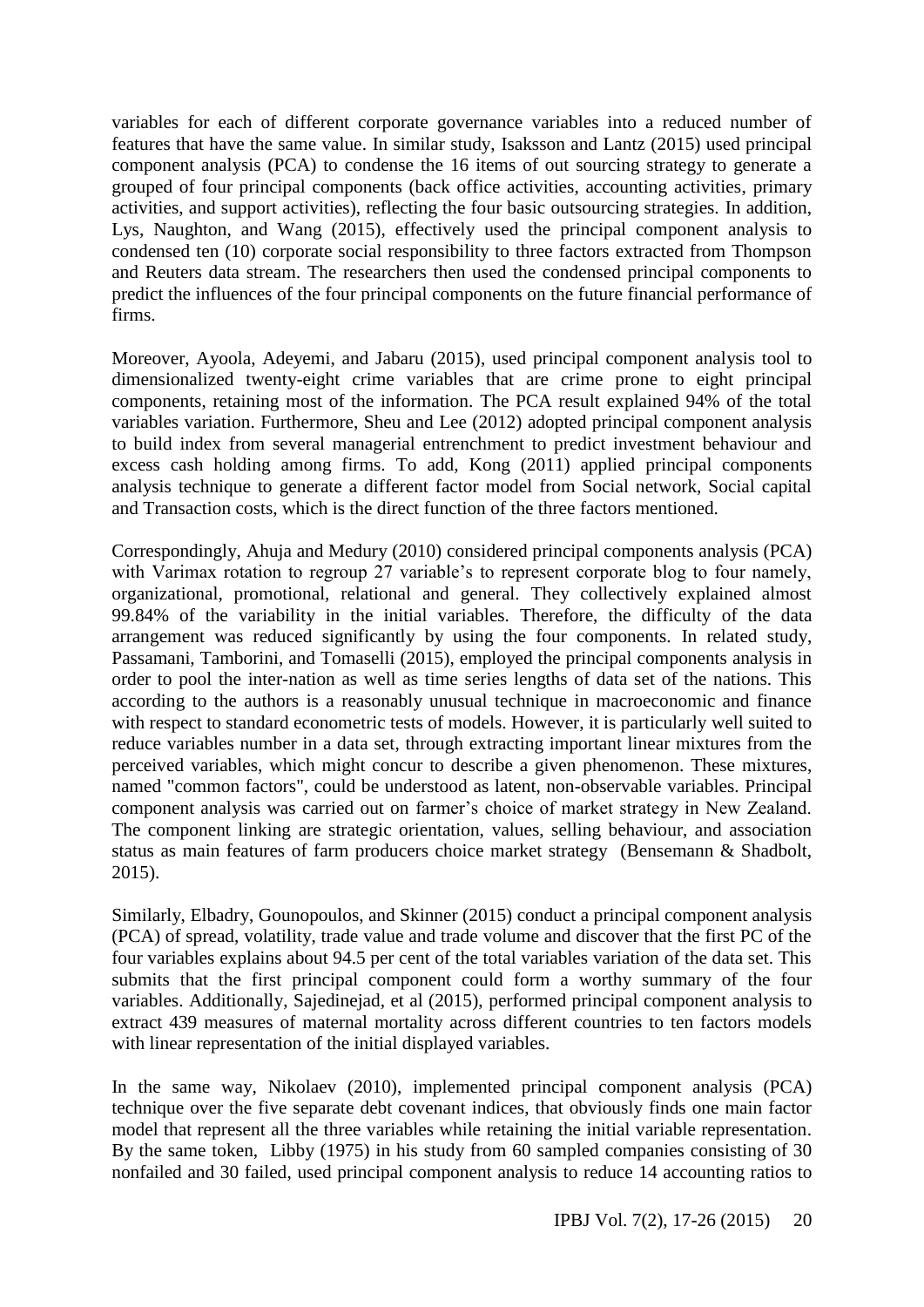5 ratios, while forecasting failure in relative to ratios. PCA method is performed to condense nine firm corporate governance mechanisms to three factors and those factors that account for almost half of the variance in the governance mechanisms to predict value-relevance of firms accounting information (Habib & Azim, 2008). For further support, Lenka (2015) used Principal components analysis approach to build Financial Depth Index (IFD) in India which serves as alternative variable for financial development situation of the nation. To conclude, Miller and Bromiley (1990) used a total of 493 companies that appeared in both sampling time periods, adopted PCA to reduce 9 corporate risk measures of management research to 3 variables.

From the above literature explorations, the principal component method has been applied in various field of knowledge to reduce number of correlated variables to new variables that are not correlated. The review has given us the idea of using the principal component analysis method in our study. Therefore, this study used the principal component analysis methodology to condense the four (4) equity valuation multiples (price to earnings, price to book value, price to cash flow, price to sales) to generate variables that represent other equity valuation multiples. This study provides literature insight by looking at Malaysian market because of it importance in the Asian market. Furthermore, deducting from Ashton, Cooke, Tippett and Wang (2003) aggregation theorem of market value and equity model is used in the study, thus;

 $EVM(\eta) = \beta_0 + \beta_1 x(t) + \beta_2 b_2(t) + \beta_3 c_3(t) + \beta_4 s_4(t) + \varepsilon(t)$ Where EVM is the equity valuation multiple,  $x(t)$  is the price to earnings multiple,  $b(t)$  is price to book value multiple, c(t) price to cash flow multiple, s(t) is price to sales multiple, and  $\beta(s)$  are the constants of valuations associated with every element of condense valuation model, and  $\varepsilon$  denote error term in the model. The subsequent section presented the methodology applied in the research.

### **3.0 METHODOLOGY**

This section discusses the methods, variables and model used in the research to achieve the set objective. The study utilized secondary data of published financial statements of sampled listed firms in Malaysia. The data are collected from Thompson and Reuter's data stream covering the period of six (6) years (2008-2013). The period is selected because it is considered as the period of post global financial crises that resulted in loss of large volume of money by stockholders across the world due to drastic decrease in the prices of equities. The loss affected local and the foreign investors in different countries of the world. Thus, the study of equities in the post financial period becomes important. The study population consists of publicly listed firms in Malaysia and 233 are drawn from different sectors to represent the population at random and availability of information. The principal component analysis technique is then employed to condense the valuation multiples and produce principal components for equity valuation multiples of Malaysian firms.

### **3.1 Variable Meaning and Measurement**

This subsection explained the equity valuation multiples and how they are computed before application of the PCA method. Table 3.1 below presents variables and their measurement.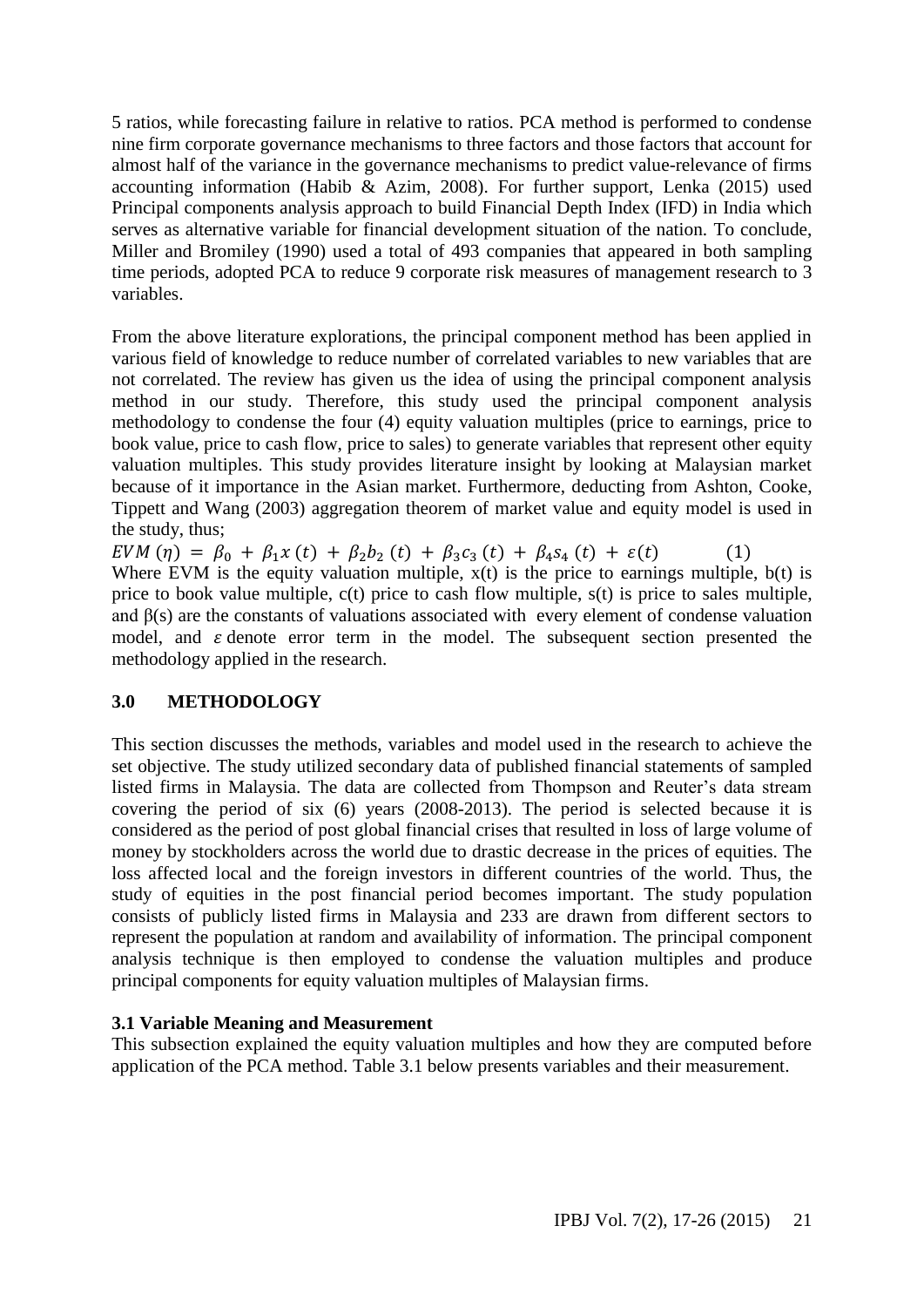| <b>EVM Variables</b>        | <b>Measurements</b>                                              |
|-----------------------------|------------------------------------------------------------------|
| Price to earnings $(P/E)$   | Price per share divided by earnings per share                    |
| Price to book value $(P/B)$ | Price per share divided by book value per share                  |
| Price to cash flow $(P/C)$  | Price per share divided by cash flow from operation per<br>share |
| Price to sales $(p/s)$      | Price per share divided by gross revenue/sales per share         |

Table 1 Variable meaning of equity valuation multiples construct

### **3.2 Model Specification**

To achieve the objective of the study, the model 2 present variables in the regression equation.

*PCAVit* <sup>0</sup> *PEit*<sup>1</sup> <sup>2</sup> *PBit* <sup>3</sup> *PCit* <sup>4</sup> *PS*.................................2 Thus, PCAV is the principal component analysis value generated from the equity valuation multiples,  $\beta$  is the parameters of the equity valuation multiples, PE is price-earnings multiple, PB is price-book value multiple, PC is price-cash flow multiple, PS price-sales multiple *it* refers to element of observation of firms over time. The next section present and discusses the results obtained from the principal component analysis.

# **4.0 PRINCIPAL COMPONENT ANALYSIS RESULT AND DISCUSSIONS**

This section present and discusses the result from the principal component analysis of the equity valuation multiples (price to earnings, price to book value, price to cash flow and price to sales multiples), the interpretation of the results and the implication was also presented in this section. Table 4.1, presents the principal component/correlation of the equity valuation multiples. While, Table 4.2 reports the principal component (eigenvectors) computed form the principal component for all the equity valuation multiples.

Table 4.1

|                       | Principal components/correlation |                   |                   |                   |  |
|-----------------------|----------------------------------|-------------------|-------------------|-------------------|--|
| <b>Component</b>      | <b>Eigenvalues</b>               | <b>Difference</b> | <b>Proportion</b> | <b>Cumulative</b> |  |
| Compl                 | 1.96                             | 0.60              | 0.49              | 0.49              |  |
| Comp2                 | 1.36                             | 0.73              | 0.34              | 0.83              |  |
| Comp3                 | 0.65                             | 0.59              | 0.16              | 0.99              |  |
| Comp4                 | 0.037                            | 0.0               | 0.01              | 1.00              |  |
| Number of observation | 1393                             |                   |                   |                   |  |
| Number of components  | $\overline{\mathbf{4}}$          |                   |                   |                   |  |
| Trace                 | 4                                |                   |                   |                   |  |
| Rho                   | 1.00                             |                   |                   |                   |  |

Table 4.1 above has presented eigenvalues variances of all the principal components (price to earnings, price to book value, price cash flow and price to sales) variable variance. For example, the first principal component (PC) has variance 1.96, explaining 49% of the total variation. The first principal component has eigenvalues variances of 1.96 and proportional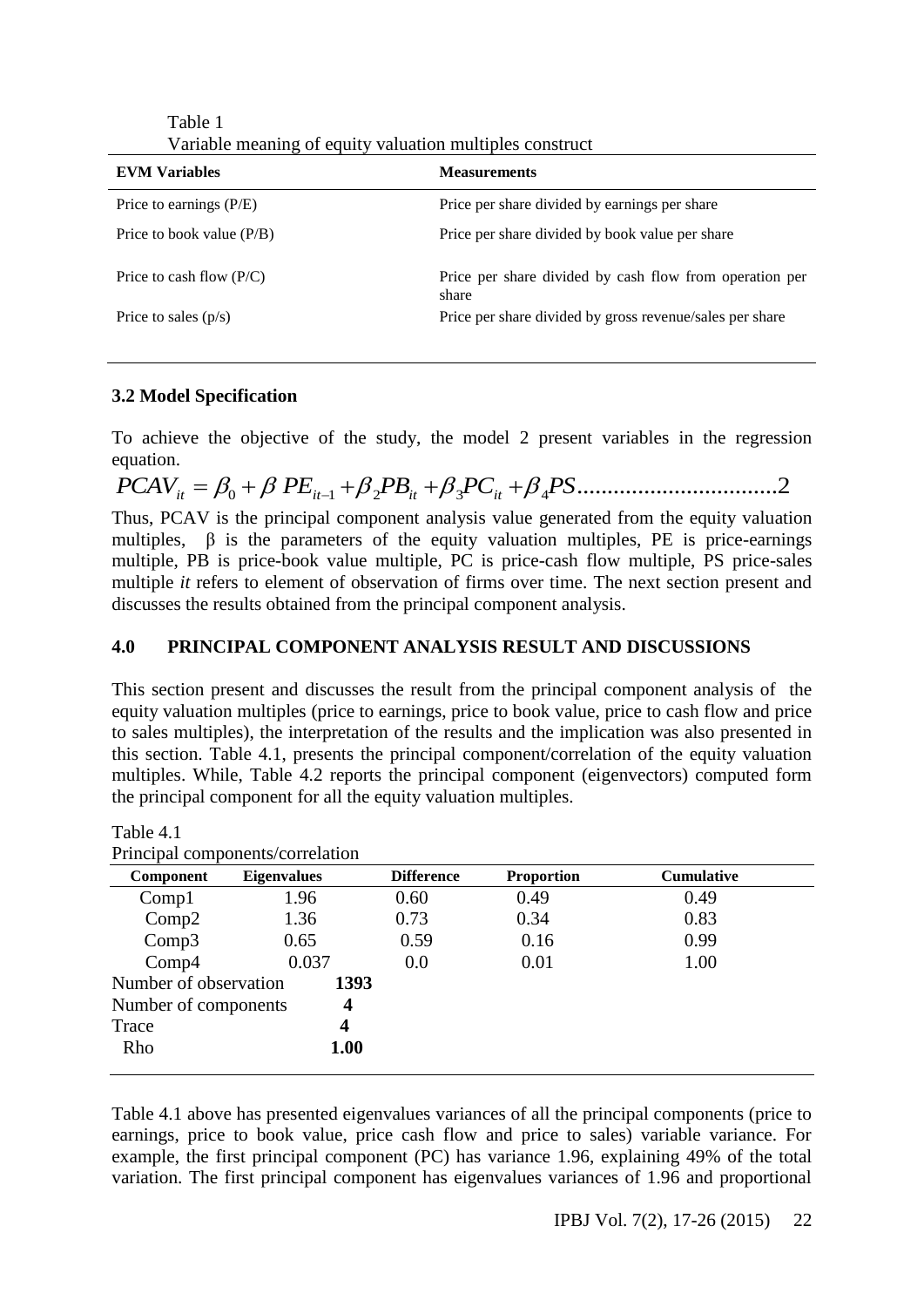representation of 0.49 (1.96/4) of the total variable variance. This suggests that 49% variation of the equity value multiples is explained in the first component. This means that 49% of the EVMs will be represented in the first component. The subsequent principal component (PC) which is the second component has eigenvalues variance of 1.36 and proportionate variation of or 34 percent (1.36/4) of the total variable variance. This suggests that 34% of the variation in the equity valuation multiples is explained by the second principal component. The Principal components analysis values generated are uncorrelated with each other. This may provide evidence that, the first and the second principal components explained the amount of the variances of the each separate component 49 and 34, or  $49+34 = 83\%$  of the total variance. This therefore suggests that using the first and the second components, 83% of the total variance of the equity valuation multiples will be explained. The third principal component has an eigenvalues variance of 0.65 and proportion of 0.16. This also, suggests that, 16% of the variation is explained in the third principal component. This result is line previous findings of principal component analysis approach to data decomposition (Nikolaev, 2010; Sheu & Lee 2012).

Had it been the components been interrelated, they would have partially represented the same data, so the data contained in the mixture would not have remained equal to the summation of the data of the components. All the four principal components collectively explained all variance that exist in variables. Hence, the unexplained variances enumerated in the second panel result are all zero, and Rho = 1.00 as presented above in the first panel result. More than 80% of the variance is contained within the first two principal components. While extending our components to three will contained 99% of variance in the principal components. The implication is that strong correlation exist between the equity valuation multiples and all of them if combined together can be reduce to three factors only explaining 99% of the total variation. This implied that three components can satisfactorily represent equity valuation multiples. The next subsection presents principal component eigenvectors

| <b>Variable</b> | Comp1                 | Comp2 |      | Comp3   |         | Comp <sub>4</sub> | <b>Unexplained</b> |  |
|-----------------|-----------------------|-------|------|---------|---------|-------------------|--------------------|--|
| PB              | 0.71                  | 0.03  |      | 0.02    |         | 0.72              |                    |  |
| <b>PC</b>       | $-0.01$               | 0.71  |      | $-0.71$ |         | 0.00              |                    |  |
| <b>PS</b>       |                       |       |      |         |         |                   |                    |  |
| 0.71            | 0.03                  |       | 0.02 |         | $-0.72$ |                   | 0                  |  |
| <b>PE</b>       | $-0.05$               | 0.71  |      | 0.71    |         | $-0.00$           | 0                  |  |
|                 | Number of observation |       | 1393 |         |         |                   |                    |  |

Table 4.2 Principal components (eigenvectors)

The principal components analysis in panel two Table 4.2 above presented the eigenvectors. These principal components (PC) have element distance; the column wise summation of the squares for loadings is 1  $(-0.05^2 + 0.71^2 + -0.01^2 + 0.71^2 = 1)$ , thus, principal components analysis tend to show principal components (PC) normed to the related eigenvalues than to 1. The eigenvalues sum up to the summation of the differences of the variables in the analysis the "total difference" of the variables. The variables are consistent to have component variance, so our total variance in this circumstance is 4, price to earnings price to book value, price to cash flow and price to sales multiples. To verify the result of the principal component, Keiser-Meyer measure of selection adequacy is presented in Table 4.3 below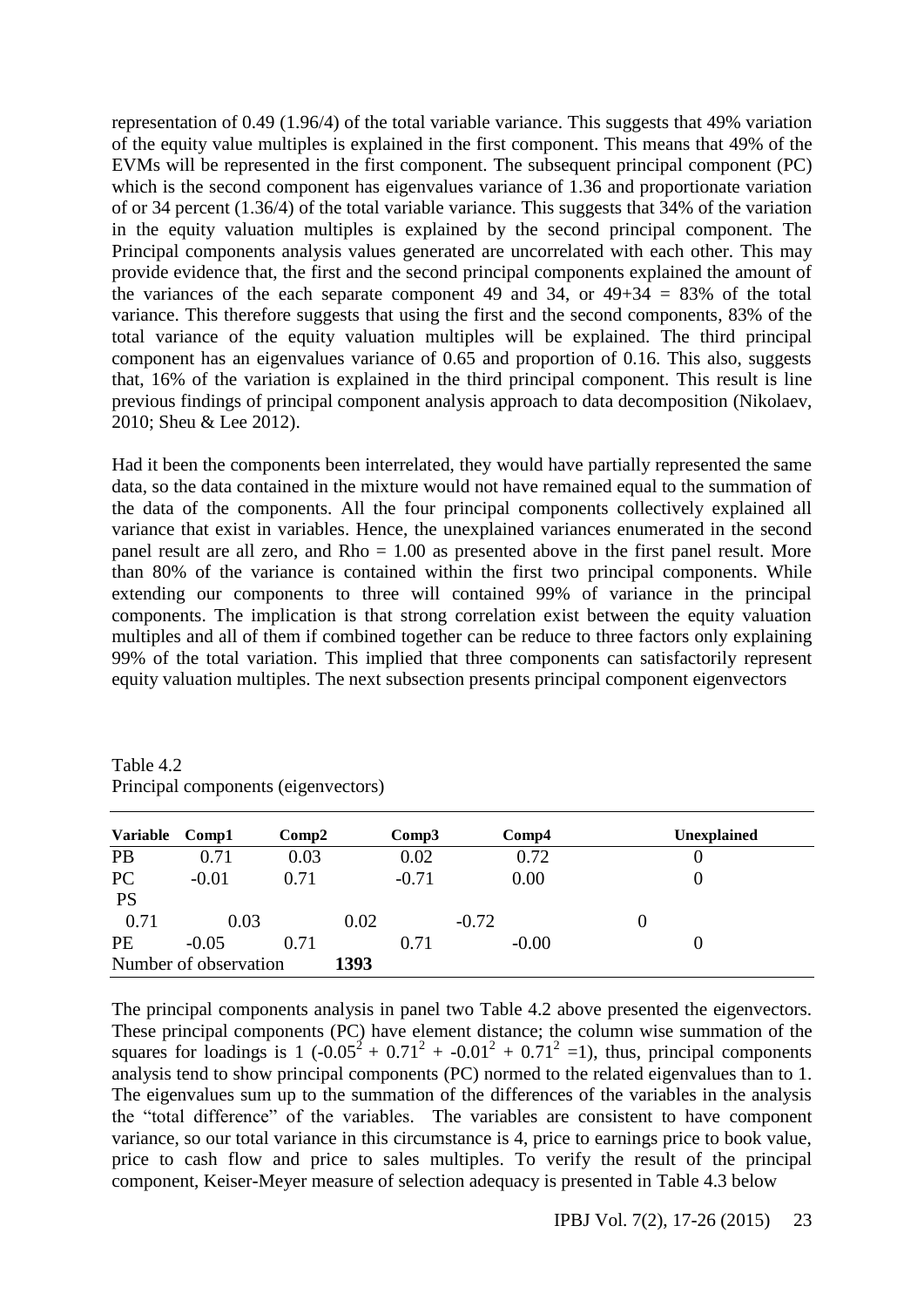Table 4.3 Keiser-Meyer measure of sampling adequacy

| <b>Variable</b> | <b>KMO</b> |
|-----------------|------------|
| PB              | 0.5002     |
| PC              | 0.4992     |
| PS              | 0.5002     |
| PE              | 0.5025     |
| <b>Overall</b>  | 0.5003     |

From the Table 4.3 above, the principal component analysis is based on the equity valuation multiple. The data as used in the study presented the Kaiser-Meyer-Olkin (KMO) sampling adequacy measure for the equity valuation multiples. The overall KMO sampling adequacy for the four equity valuation multiples is 0.50 suggesting that principal component analysis can be reasonably applied to equity valuation multiples of Malaysian listed firms as data reduction method. This is because there is 50% correlation between the valuation multiples. Finally, deducting from Cooke et al (2003), the first principal component loads 0.49, x(t) on price to earnings multiple. The second component loads 0.34 b(t) on price to book value multiple. The third principal component loads 0.16 c(t) on to price to cash flow multiple. Thus, the three equity valuation multiples (price to earnings, price to book value and price to cash flow) can explain up to 99% of the equity valuation multiples of Malaysian firms. The equity value multiple (price to sales) is therefore not required because the principal component loading is only 0.01%.

# **4.1 Concluding Remark**

As discussed above, the essential idea of the principal component analysis is to condense the dimensionality of a data set consisting correlated variables by removing the dormant factors among them. This research achieved the set objective by translating the original equity valuation multiples to a new set of uncorrelated predictors. The principal components, which are ordered in relations to those that, explained the largest percentage of the difference in the original variables. The four equity valuation multiples (price to earnings, price to book value, price to cash flow multiples and price to sales*.*) are reduced to three components with 99% explanation of the variation. The implication is that strong correlation exists between EVMs of Malaysian firms. The study is limited to EVMs, entity valuations are not covered in the study. Thus, the study concludes that correlation exist between the valuations multiples of Malaysian firms and the best way to explain the multiples collectively is through the application of principal component analysis. The study recommends the application of PCA in attempt to explain the equity valuation multiples collectively instead of looking at multiples individually and later aggregating them to one.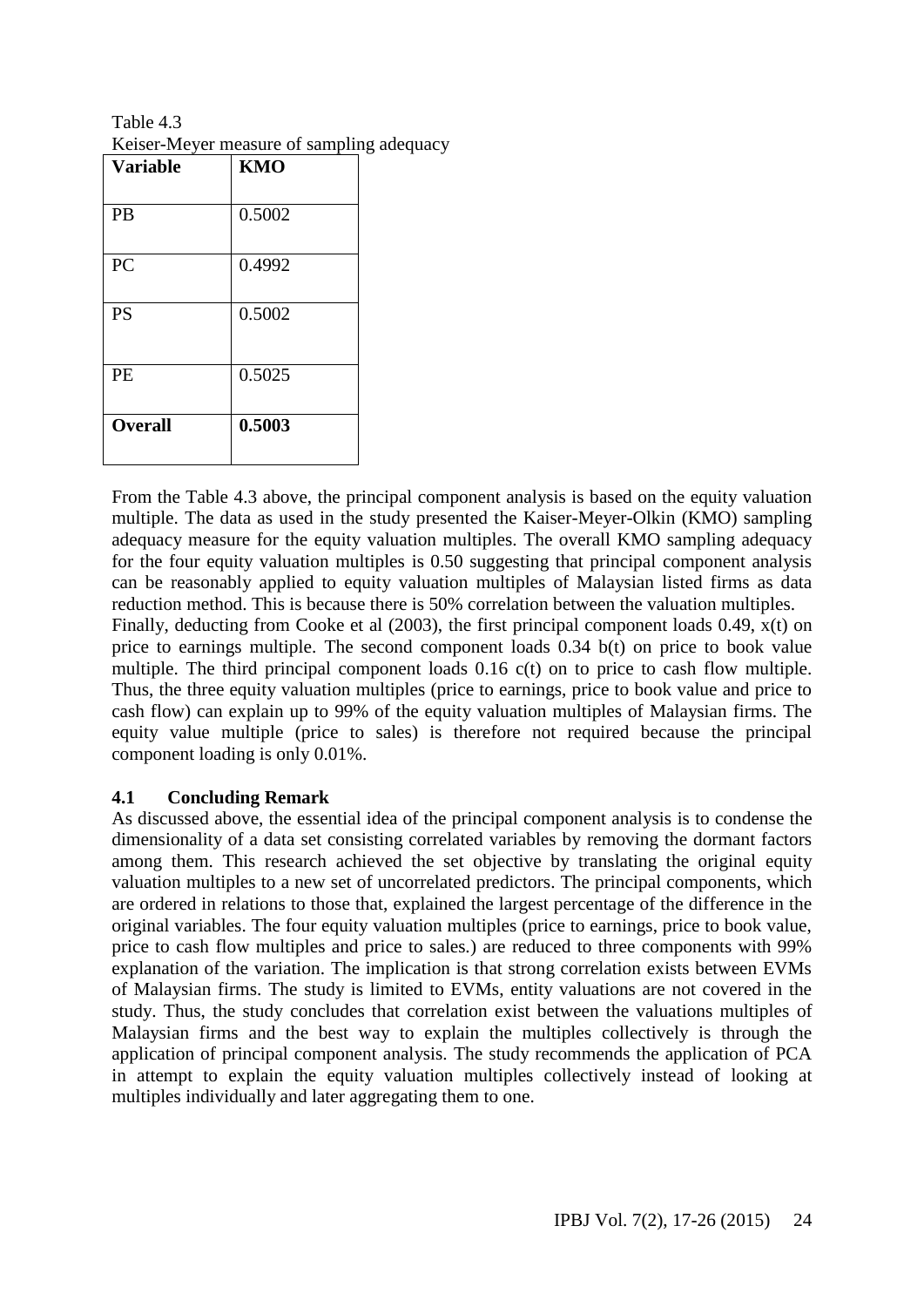#### **5.0 REFERENCES**

- Ahuja, V., & Medury, Y. (2010). Corporate blogs as e-CRM tools Building consumer engagement through content management. *Journal of Database Marketing & Customer Strategy Management*, *17* (2), 91–105. doi:10.1057/dbm.2010.8
- Ammann, M., Oesch, D., & Schmid, M. M. (2011). Corporate governance and fi rm value : International evidence. *Journal of Empirical Finance*, *18*, 36–55. doi:10.1016/j.jempfin.2010.10.003
- Ashton, D., Cooke, T., Tippett, M., & Wang, P. (2003). *Linear information dynamics, aggregation, dividends and "dirty surplus" accounting* (Vol. 1). Exeter, Bristol.
- Ayoola, F. J., Adeyemi, M. A., & Jabaru, S. O. (2015). On the Estimation of Crime Rate in the Southwest of Nigeria : Principal Component Analysis Approach *Global Journal of Scientific Research*, *15*(2), 1–9.
- Bensemann, J., & Shadbolt, N. (2015). Farmers ' Choice of Marketing Strategy : A Study of New Zealand Lamb Producers. *International Food and Agribusiness Management Review*, *18* (3), 211–243.
- Bird, R., & Casavecchia, L. (2007). *Sentiment and Financial Health Indicators for Value and Growth Stocks: The European Experience*. *Sentiment and Financial Health Indicators for Value and Growth Stocks: The European Experience*. doi:10.1080/13518470701705777
- Boone, A. L., Casares, F. L., Karpoff, J. M., & Raheja, C. G. (2007). The determinants of corporate board size and composition: An empirical analysis. *Journal of Financial Economics*, *85* (1), 66–101. doi:10.1016/j.jfineco.2006.05.004
- Brooks, C. (2008). *Introductory econometrics for finance*. The Edinburgh Building, Cambridge CB2 8RU, UK: Cambridge University Press.
- Chen, K. H., & Shimerda, T. A. (1981). An empirical analysis of useful financial ratios. *Financial Management*, *Spring*, 51–63.
- Dey, A. (2008). Corporate governance and agency conflicts. *Journal of Accounting Research*, *46* (5), 1143–1181. doi:10.1111/j.1475-679X.2008.00301.x
- Elbadry, A., Gounopoulos, D., & Skinner, F. (2015). Governance Quality and Information Asymmetry. *Financial Markets, Institutions & Instruments*, *24*(2-3), 127–157. doi:10.1111/fmii.12026
- Fairfield, P. M. (1994). P / E , P / B and the Present Value of Future Dividends. *Financial Anaiysts Journal*, *JULY*(August), 23–32.
- Gherghina, S. C. (2015). Corporate Governance Ratings and Firm Value : Empirical Evidence from the Bucharest Stock Exchange. *International Journal of Economics and Financial Issues*, *5* (1), 97–110.
- Graham, D. J., Wagner, M. S., & Castner, D. G. (2006). Information from complexity: Challenges of TOF-SIMS data interpretation. *Applied Surface Science*, *252* (19), 6860– 6868. doi:10.1016/j.apsusc.2006.02.149
- Habib, A., & Azim, I. (2008). Corporate governance and the value-relevance of accounting information: Evidence from Australia. *Accounting Research Journal*, *21* (2), 167–194. doi:10.1108/10309610810905944
- Isaksson, A., & Lantz, B. (2015). Outsourcing strategies and their impact on financial performance in small manufacturing firms in sweden. *International Journal of Business and Finance Research*, *9* (4), 11–20.
- Ittner, C. D., & Larcker, D. F. (2001). Assessing empirical research in managerial accounting: a value-based management. *Journal of Accounting and Economics*, *32*, 349– 410.
- Jing Liu, Nissim, D., & Thomas, J. (2002). Equity valuation using multiples. *Journal of*